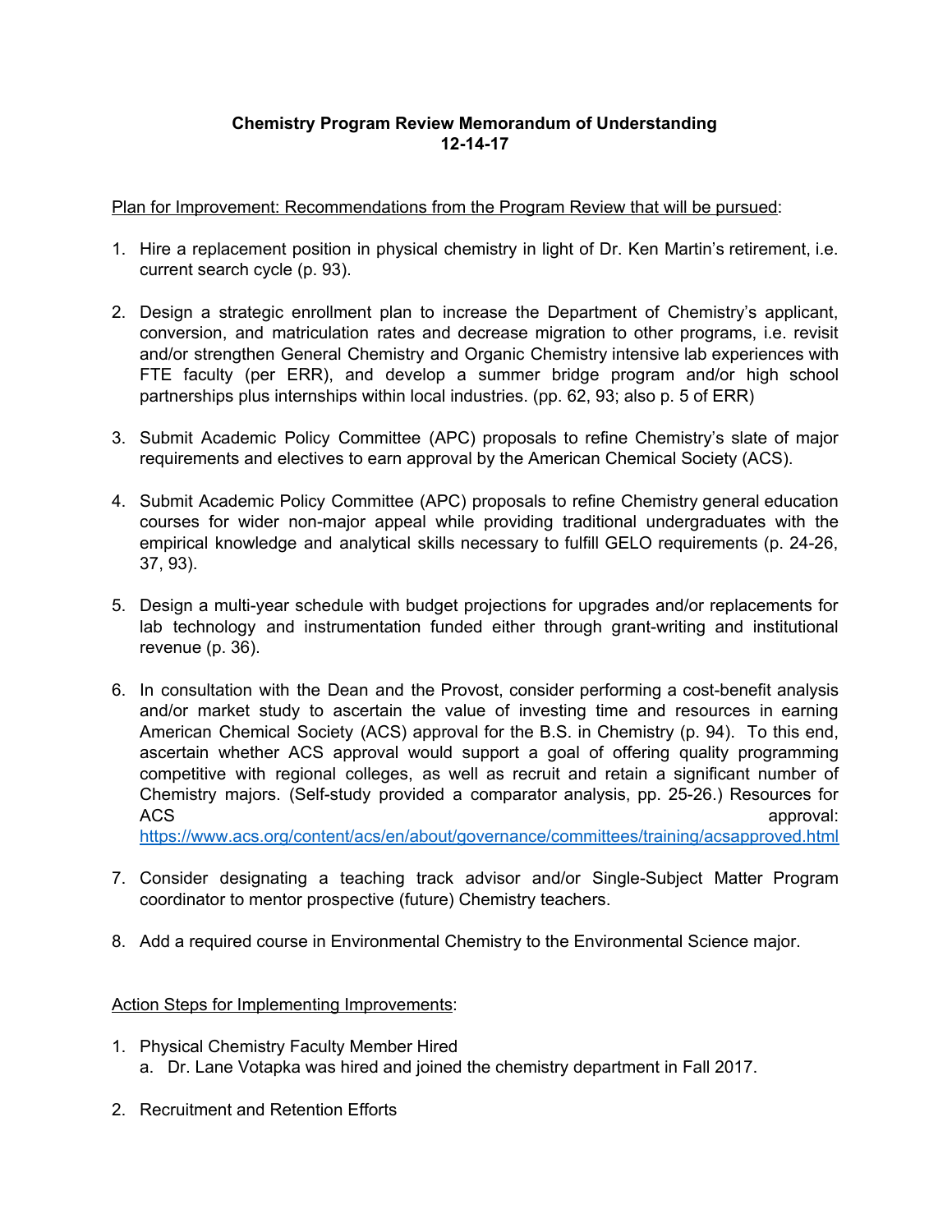- a. Track retention and migration of students into and out of our majors, during their first two years, starting with incoming freshmen in Fall 2018.
	- i. Conduct short surveys or informational interviews to identify students' reasons for switching into or out of our majors.
	- ii. Review statistics and results of surveys/informational interviews each year.
- b. Continue developing high school summer research experience and/or partnerships.
	- i. Piloted high school summer research experience with West Hills High School chemistry teacher, Savannah Addy, and nine of her students in summer 2017.
	- ii. Build relationships with other local high school chemistry teachers.
- 3. APC Proposals Submitted and Approved (Major Courses)
	- a. The following changes are being implemented this year to align our curriculum with the ACS guidelines.
		- i. Physical Chemistry II (CHE326) was changed from a 2-unit quad course to a 3-unit semester course.
		- ii. Physical Chemistry II Laboratory (CHE327) was changed from a 1-unit quad lab to a 1-unit semester lab.
		- iii. Advanced Inorganic Chemistry (CHE468) was changed from a 2-unit quad course to a 3-unit semester course.
		- iv. Advanced Inorganic Chemistry Laboratory (CHE467) was changed from a 1-unit quad lab to a 1-unit semester lab.
- 4. APC Proposals Submitted and Approved (GE Courses)
	- a. The following changes are being implemented to refine the chemistry general education courses.
		- i. Physical Science (PSC110/110L) will no longer be offered.
		- ii. Physical Science for Teachers (PSC111) is being offered this fall as the first course in a two-course sequence that satisfies the very specific requirements of the CCTC for Physical Science.
		- iii. A new chemistry GE course, Chemistry in Our Everyday Lives (CHE102/102L), will be developed and offered in the 2018-2019 academic year.
- 5. Schedule for Instrumentation Upgrades and Replacements
	- a. Create inventory of current instrumentation which includes manufacturer, model, serial number, purchase history, condition, maintenance history, maintenance options, costs, how often it is used, and expected lifetime.
	- b. Create a projected schedule and budget for instrument repair, replacement, and purchasing needs.
- 6. Cost-benefit Analysis and/or Market Study about ACS Approval
	- a. Outline potential costs and benefits of obtaining ACS approval.
		- i. Discuss costs and benefits as department.
		- ii. Discuss costs and benefits with Kerry and Jim.
	- b. Submit any necessary curricular changes to APC.
	- c. Submit pre-application form to ACS.
	- d. Submit full application form to ACS.
- 7. Teacher Track BA/BS Chemistry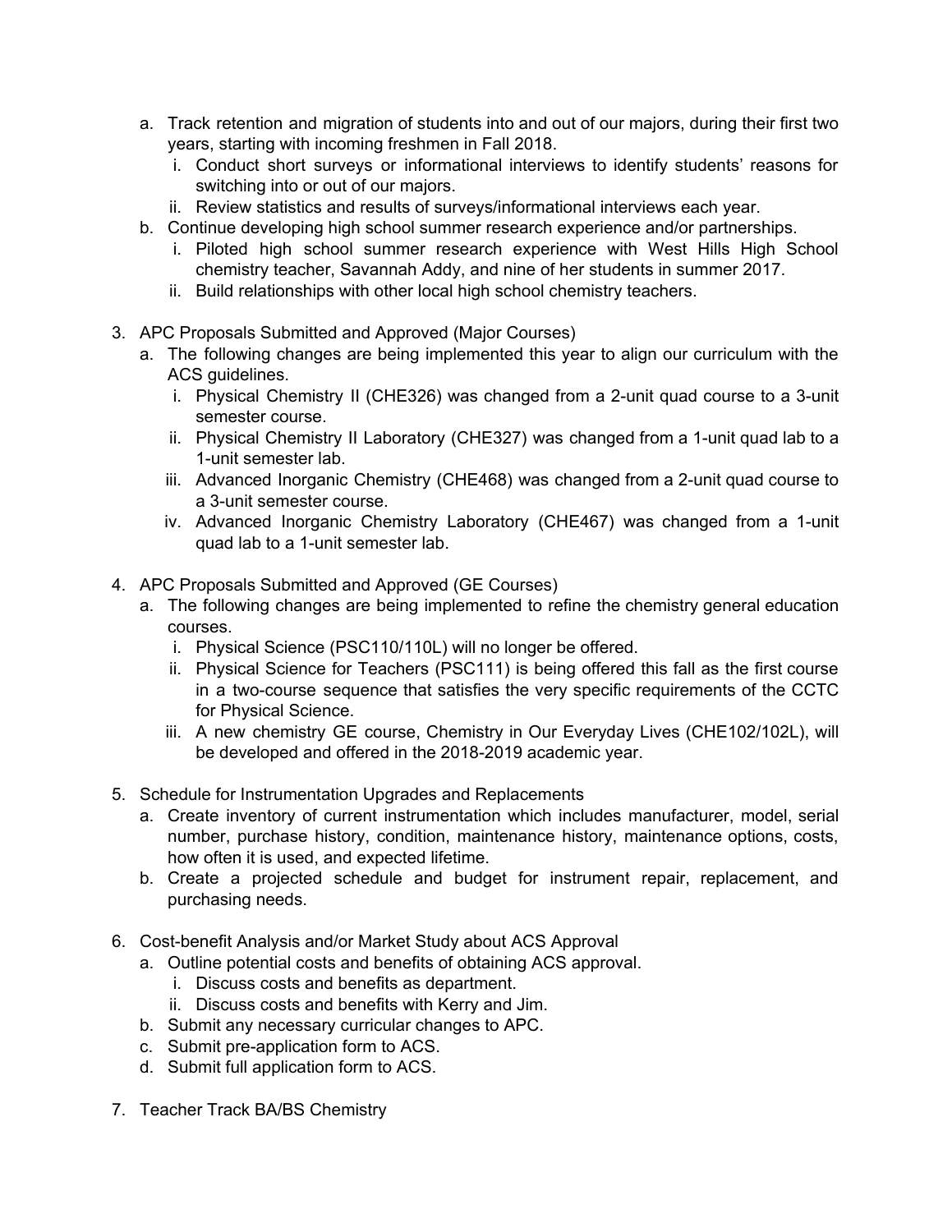- a. Identify comparator/aspirant schools that offer a teaching track and create a list of course requirements.
- b. Survey alumni and current students to determine potential demand.
- c. Discuss course requirements (education courses and chemistry courses) with School of Education and Chemistry Department.
- 8. Environmental Chemistry Course
	- a. Identify quality environmental chemistry courses offered at other institutions and determine if an environmental chemistry course is a better fit for the major than our current Instrumental Analysis (CHE370) course.
	- b. Determine how the course would be offered without significantly increasing our department's teaching load and who would develop and teach the course.
	- c. Prepare APC proposal (if applicable).

#### Assessment Measures:

- 2. Recruitment and Retention Efforts
	- a. Track number of majors and graduates.
	- b. Review statistics and results of surveys/informational interviews each year.
	- c. Conduct exit surveys at end of high school summer research experience.
- 6. Cost-benefit Analysis and/or Market Study about ACS Approval
	- a. If we apply and are given ACS approval, we have been successful.
	- b. Related assessments may also include:
		- i. Increased recruitment of incoming freshman declaring an intended chemistry major (attracted by our ACS approved degree)
		- ii. Increased acceptance rates to graduate schools (due to recognition of our degree, and of our students' achievements via ACS awards)
		- iii. Increased employment of graduates (due to recognition of our degree, and of our students' achievements via ACS awards)
- 7. Teacher Track BA/BS Chemistry
	- a. If we develop a teaching track, we will monitor the number of students who choose this track.

Financial Implications of the Action Steps:

- 5. Schedule for Instrumentation Upgrades and Replacements
	- a. Cost of repairing, replacing, and purchasing instruments.
- 6. Cost-benefit Analysis and/or Market Study about ACS Approval
	- a. Faculty time to submit proposals, prepare application, meet with site visitors, etc.
	- b. Assigning full credit for lecture course instruction, in order to bring our total contact hours down to numbers that the ACS considers consistent with quality chemistry instruction. (We will also explore creative ways to offset this cost to the university.)